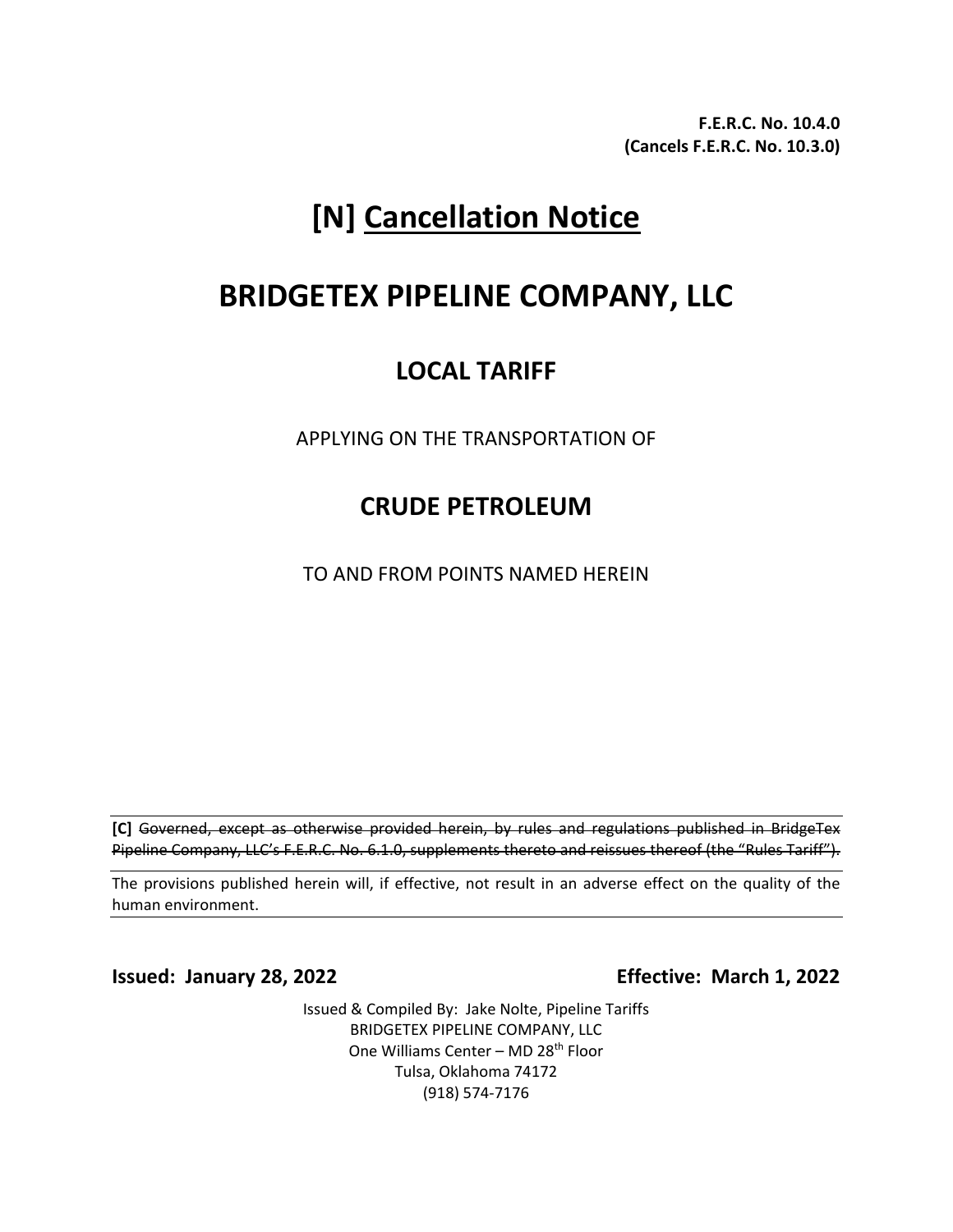#### **[C] TABLE OF RATES**

#### *All rates are for pipeline transportation only. All rates are in cents per Barrel.*

| Item No. | <b>FROM</b><br>(Origin)<br>(Note 1) | ŦΘ<br>(Destination)<br>(Note 2) | <b>Local/Uncommitted Shipper</b><br>Rate |
|----------|-------------------------------------|---------------------------------|------------------------------------------|
| 200      | <del>Bryan, TX</del>                | East Houston                    | [C]                                      |

#### **NOTES APPLICABLE TO TABLE OF RATES**

- **Note 1:** The origin ("Origin") for this tariff is the inlet flange to the BridgeTex II Facilities (as defined in this Note 1) located in Bryan, Texas. The BridgeTex II Facilities means, collectively, the pipeline and the associated facilities and improvements, whether owned or leased by BridgeTex Pipeline Company, LLC ("Carrier"), to transport Crude Petroleum from Midland, Texas, Colorado City, Texas, or the Origin to the Destination (as defined in Note 2), on throughput capacity resulting from an expansion of the Existing Carrier Facilities (as defined in this Note 1) from the Origin. The "Existing Carrier Facilities" means, collectively, the Original Carrier Facilities (as defined in this Note 1) and the Bryan Facilities (as defined in this Note 1). The "Original Carrier Facilities" means, collectively, the pipeline and the associated facilities and improvements, whether owned or leased by Carrier, to transport Crude Petroleum from Colorado City, Texas to destinations in the Houston gulf coast area, with an operating capacity of 300,000 Barrels per day. The "Bryan Facilities" means, collectively, the pipeline and associated facilities and improvements, whether owned or leased by Carrier, to transport Crude Petroleum from Bryan, Texas to destinations in the Houston gulf coast area as effected through an expansion above the throughput capacity of the Original Carrier Facilities between Bryan, Texas and the Houston gulf coast area. This tariff only applies to shipments on the BridgeTex II Facilities and does not apply to shipments on the Existing Carrier Facilities. Under F.E.R.C. No. 6.1.0, Item 190, supplements thereto, reissues thereof, shipper must provide origination facilities.
- **Note 2:** The destination ("Destination") for this tariff is that certain delivery location into Carrier's tankage at Magellan's East Houston Terminal located at 7901 Wallisville Road, Houston, Texas, which is connected to and capable of receiving Crude Petroleum from Carrier's pipeline facilities.
- **Note 3:** At any time that the Pipeline Proration Procedures are in effect pursuant to Item 150 of the Rules Tariff, nominations and transportation under this tariff (i.e., from the Bryan, Texas Origin) will be subordinate to all nominations and transportation under Carrier's F.E.R.C No. 7.13.0, supplements there and reissues thereof (i.e., from the Midland, Texas and Colorado City, Texas origins).